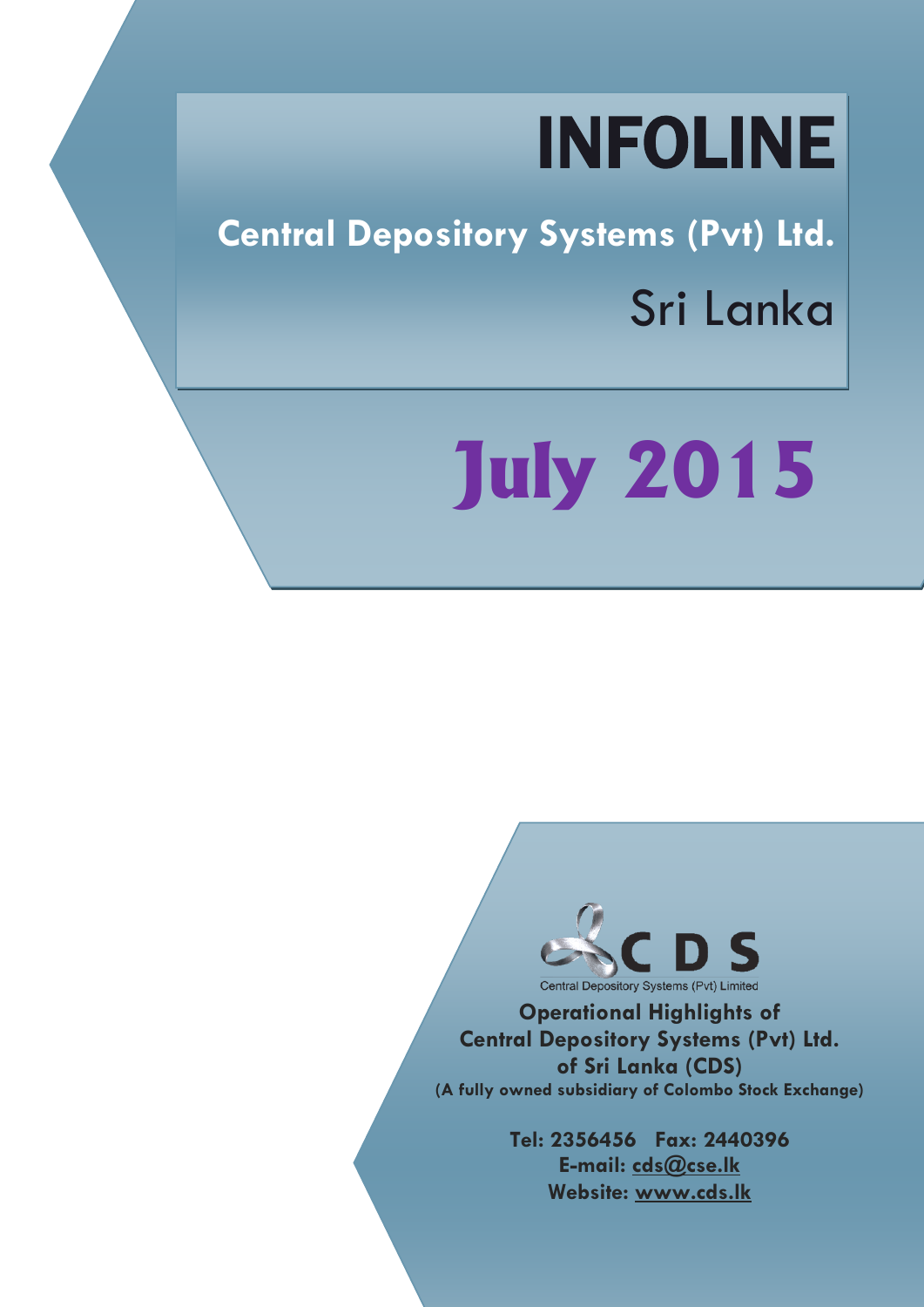

**Operational Highlights of Central Depository Systems (Pvt) Ltd. of Sri Lanka (CDS) (A fully owned subsidiary of Colombo Stock Exchange) Tel: 2356456 Fax: 2440396 E-mail[: cds@cse.lk](mailto:cds@cse.lk) Website: [www.cds.lk](http://www.cds.lk/)**

| <b>Major Operations</b>              | <b>Jul-15</b> | $Jun-15$    | $May-15$     | <b>Apr-15</b> | $Mar-15$ | <b>Feb-15</b> | $Jul-14$ |
|--------------------------------------|---------------|-------------|--------------|---------------|----------|---------------|----------|
| <b>New Accounts (No.)</b>            | 4,712         | 3,685       | 1,760        | 1,377         | 2,122    | 1,729         | 2,535    |
| <b>Deposits (No.)</b>                | 22,291        | 6,749       | 3,907        | 22,433        | 2,332    | 7,502         | 4,722    |
| <b>Withdrawals (No.)</b>             | $\mathbf 0$   | $\mathbf 0$ | $\mathbf{0}$ | 1             | 3        | 1             | $\bf{0}$ |
| <b>Transfers (No.)</b>               | 1,952         | 2,268       | 2,080        | 2,185         | 2,204    | 2,056         | 3,185    |
| <b>Trades (No.) - Equity</b>         | 136,032       | 124,085     | 158,055      | 108,322       | 100,581  | 132,291       | 223,593  |
| <b>Trades (No.)-Closed End Funds</b> | 54            | 36          | 51           | 26            | 58       | 77            | 64       |
| Market Days (No.)                    | 21            | 21          | 19           | 19            | 21       | 17            | 22       |
| <b>Listed Companies (No.)</b>        | 297           | 297         | 297          | 297           | 296      | 295           | 295      |
| <b>Participants (No.)</b>            | 51            | 51          | 51           | 50            | 50       | 50            | 47       |

## **Operational Highlights**

**Deposits in July 2015 include 20,436 direct deposits made due to Subdivisions, Right Issues, Initial public Offers and Capitalization of Reserves.** 2015

|                                              |        |          |          |          |           |                                      |         | <b>CUMALATIVE</b> |
|----------------------------------------------|--------|----------|----------|----------|-----------|--------------------------------------|---------|-------------------|
| <b>Comparative analysis on monthly basis</b> |        |          |          |          |           |                                      |         | <b>JAN-JUL</b>    |
|                                              | Jul-   | Jun-     | May-     | Apr-     | Mar-      | <b>New Accounts (No.)</b>            | 17,114  | 14,457            |
|                                              | 15     | 15       | 15       | 15       | <b>15</b> | <b>Deposits (No.)</b>                | 70,643  | 31,937            |
|                                              |        |          |          |          |           | <b>Withdrawals (No.)</b>             | 6       | 4                 |
| <b>New Accounts (No.)</b>                    | 27.87  | 109.38   | 27.81    | $-35.11$ | 22.73     | <b>Transfers (No.)</b>               | 14,470  | 15,870            |
| <b>Deposits (No.)</b>                        | 230.29 | 72.74    | $-82.58$ | 861.96   | $-68.91$  | <b>Trades (No.) - Equity</b>         | 906,482 | 917,601           |
| <b>Trades (No.) - Equity</b>                 | 9.63   | $-21.49$ | 45.91    | 7.70     | $-23.97$  | <b>Trades (No.)-Closed End Funds</b> | 362     | 446               |





 $2014$ 

| eServices Enrollment | <b>As at 31st July 2015</b> | $Jul-15$ | As at 30th June 2015 |
|----------------------|-----------------------------|----------|----------------------|
| <b>SMS</b>           | 6,180                       | 1,363    | 4,817                |
| e-Statements         | 6,314                       | 990      | 5,324                |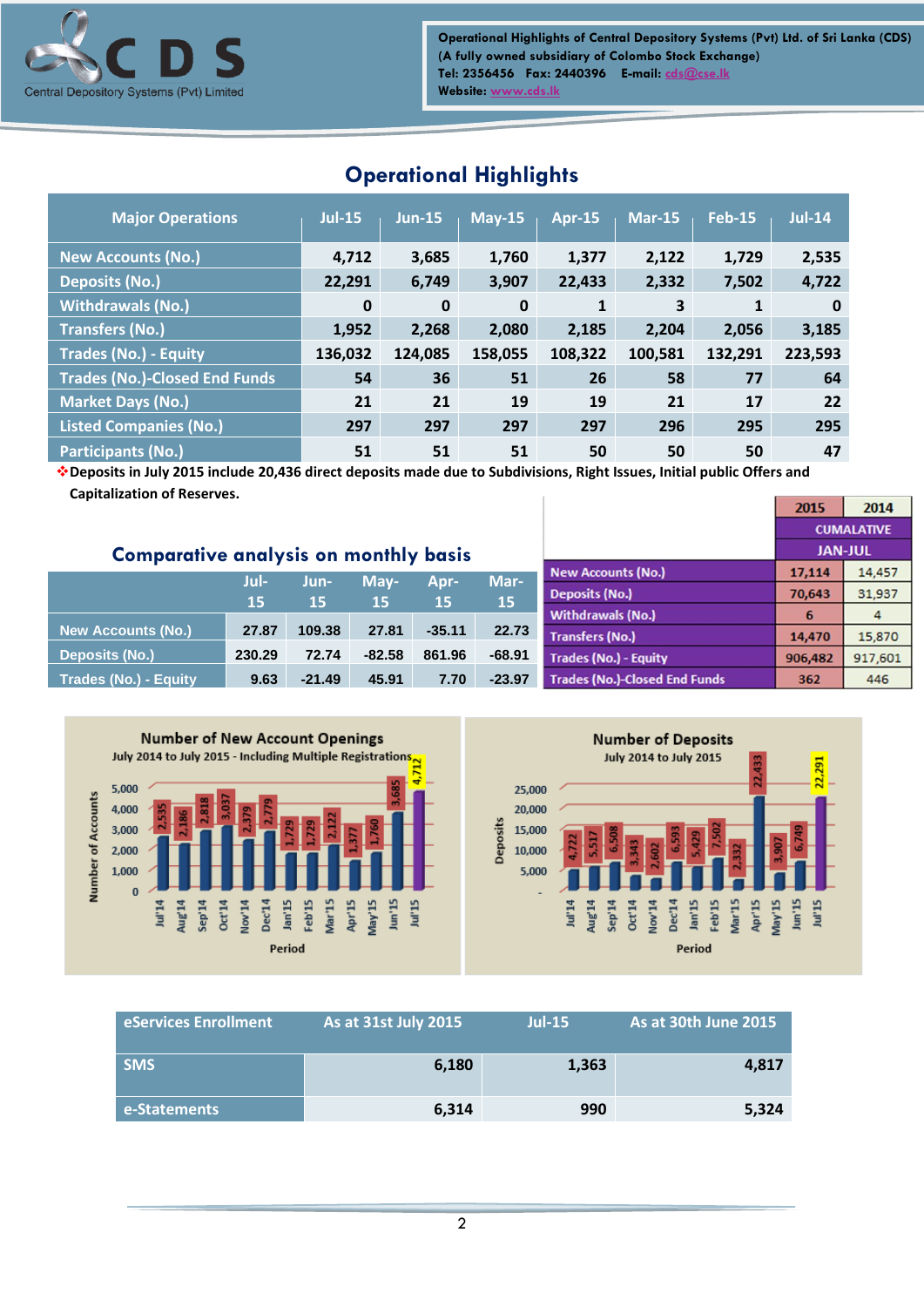

## **Number of CDS Accounts by Investor Category**

### **De-Mat Accounts in CDS**

|                                                                         | <b>Jul-15</b> | $Jun-15$ | $May-15$ | <b>Apr-15</b> | $Mar-15$ | <b>Feb-15</b> | <b>Jul-14</b> |
|-------------------------------------------------------------------------|---------------|----------|----------|---------------|----------|---------------|---------------|
| <b>Local Individuals (No.)</b>                                          | 574,106       | 570,103  | 567,137  | 565,966       | 564,943  | 563,336       | 551,367       |
| <b>Foreign Individuals (No.)</b>                                        | 4,453         | 4,446    | 4,438    | 4,424         | 4,420    | 4,410         | 4,349         |
| <b>Local Companies (No.)</b>                                            | 8,868         | 8,805    | 8,768    | 8,744         | 8,711    | 8,681         | 8,325         |
| <b>Foreign Companies (No.)</b>                                          | 4,803         | 4,785    | 4,775    | 4,764         | 4,743    | 4,730         | 4,620         |
| <b>Total(Excluding Multiple</b><br><b>Registrations)</b>                | 592,230       | 588,139  | 585,118  | 583,898       | 582,817  | 581,157       | 568,661       |
| <b>Total De-Mat Accounts Including</b><br><b>Multiple Registrations</b> | 776,458       | 771,746  | 768,062  | 766.301       | 764,924  | 762,802       | 744,503       |

#### **De-Mat Account Categories as a Percentage against Total Registrations Excluding Multiple Registrations (%)**

|                                                           | $Jul-15$ | $Jun-15$ | $May-15$ | <b>Apr-15</b> | <b>Mar-15</b> | <b>Feb-15</b> | $Jul-14$ |
|-----------------------------------------------------------|----------|----------|----------|---------------|---------------|---------------|----------|
| <b>Local Individuals (No.)</b>                            | 96.94    | 96.93    | 96.93    | 96.93         | 96.93         | 96.93         | 96.96    |
| <b>Foreign Individuals (No.)</b>                          | 0.75     | 0.76     | 0.76     | 0.76          | 0.76          | 0.76          | 0.76     |
| <b>Local Companies (No.)</b>                              | 1.50     | 1.50     | 1.50     | 1.50          | 1.49          | 1.49          | 1.46     |
| <b>Foreign Companies (No.)</b>                            | 0.81     | 0.81     | 0.82     | 0.82          | 0.81          | 0.81          | 0.81     |
| <b>Total(Excluding Multiple</b><br><b>Registrations</b> ) | 100.00   | 100.00   | 100.00   | 100.00        | 100.00        | 100.00        | 100.00   |

**Number of New Accounts - Local** July 2014 to July 2015 - Excluding Multiple Registrations Number of New Accounts 5,000 4,000 3,000 2,000 1,000 **May 15 Samples ARY 15 SI POINT Maritis SAWA**S **A** variable **A** ct<sup>10</sup> Nov'14 oec1 Period

Number of New CDS Accounts - Foreign July 2014 to July 2015 - Excluding Multiple Registrations

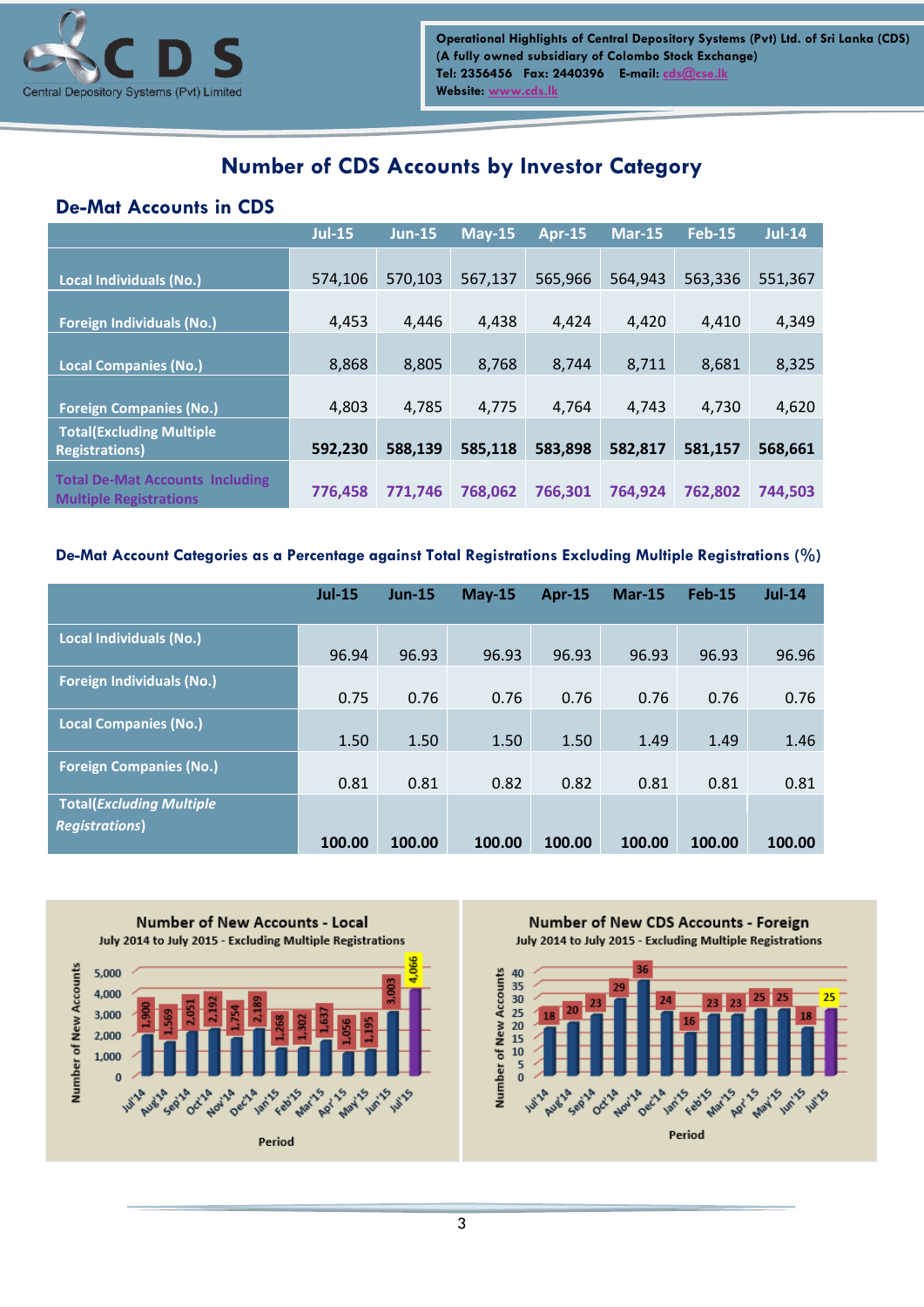

## **Value & Quantity of the Securities held in the CDS**

| <b>Securities Held in</b><br><b>Custody (Nos.)</b> | $Jul-15$       | $Jun-15$       | $May-15$       | <b>Apr-15</b>  | $Jul-14$       |
|----------------------------------------------------|----------------|----------------|----------------|----------------|----------------|
| <b>Domestic</b>                                    | 59,556,920,936 | 58,956,950,735 | 58,667,184,023 | 58,564,625,885 | 54,703,953,962 |
| Foreign                                            | 20,388,315,365 | 20,250,828,539 | 20,183,963,972 | 20,207,838,958 | 18,553,319,215 |
| <b>Total</b>                                       | 79,945,236,301 | 79,207,779,274 | 78,851,147,995 | 78,772,464,843 | 73,257,273,177 |

| <b>Comparative Analysis on</b><br><b>Fluctuations(Change)</b> | $Jul-15$ | $Jun-15$ | $May-15$ |
|---------------------------------------------------------------|----------|----------|----------|
| <b>Domestic</b>                                               | 1.02%    | 0.49%    | 0.18%    |
| Foreign                                                       | 0.68%    | 0.33%    | $-0.12%$ |
| Total                                                         | 0.93%    | 0.45%    | 0.10%    |

| <b>Securities Held in</b><br><b>Custody (Rs.)</b> | $Jul-15$          | <b>Jun-15</b>     | $May-15$          | <b>Apr-15</b>     | $Jul-14$          |
|---------------------------------------------------|-------------------|-------------------|-------------------|-------------------|-------------------|
| <b>Domestic</b>                                   | 2,199,585,903,814 | 2,099,905,341,503 | 2,125,705,436,615 | 2,091,890,037,701 | 1,866,276,330,316 |
| <b>Foreign</b>                                    | 875,072,657,503   | 839,521,991,256   | 865,275,156,179   | 871,737,198,086   | 794,453,812,142   |
| <b>Total</b>                                      | 3,074,658,561,316 | 2,939,427,332,758 | 2,990,980,592,794 | 2,963,627,235,786 | 2,660,730,142,458 |

| <b>Comparative Analysis on</b><br><b>Fluctuations(Change)</b> | $Jul-15$ | $Jun-15$ | $May-15$ |
|---------------------------------------------------------------|----------|----------|----------|
| <b>Domestic</b>                                               | 4.75%    | $-1.21%$ | 1.62%    |
| Foreign                                                       | 4.23%    | $-2.98%$ | $-0.74%$ |
| <b>Total</b>                                                  | 4.60%    | $-1.72%$ | 0.92%    |



Fluctuations in the value of securities held in CDS as a percentage against previous month - June 2015



4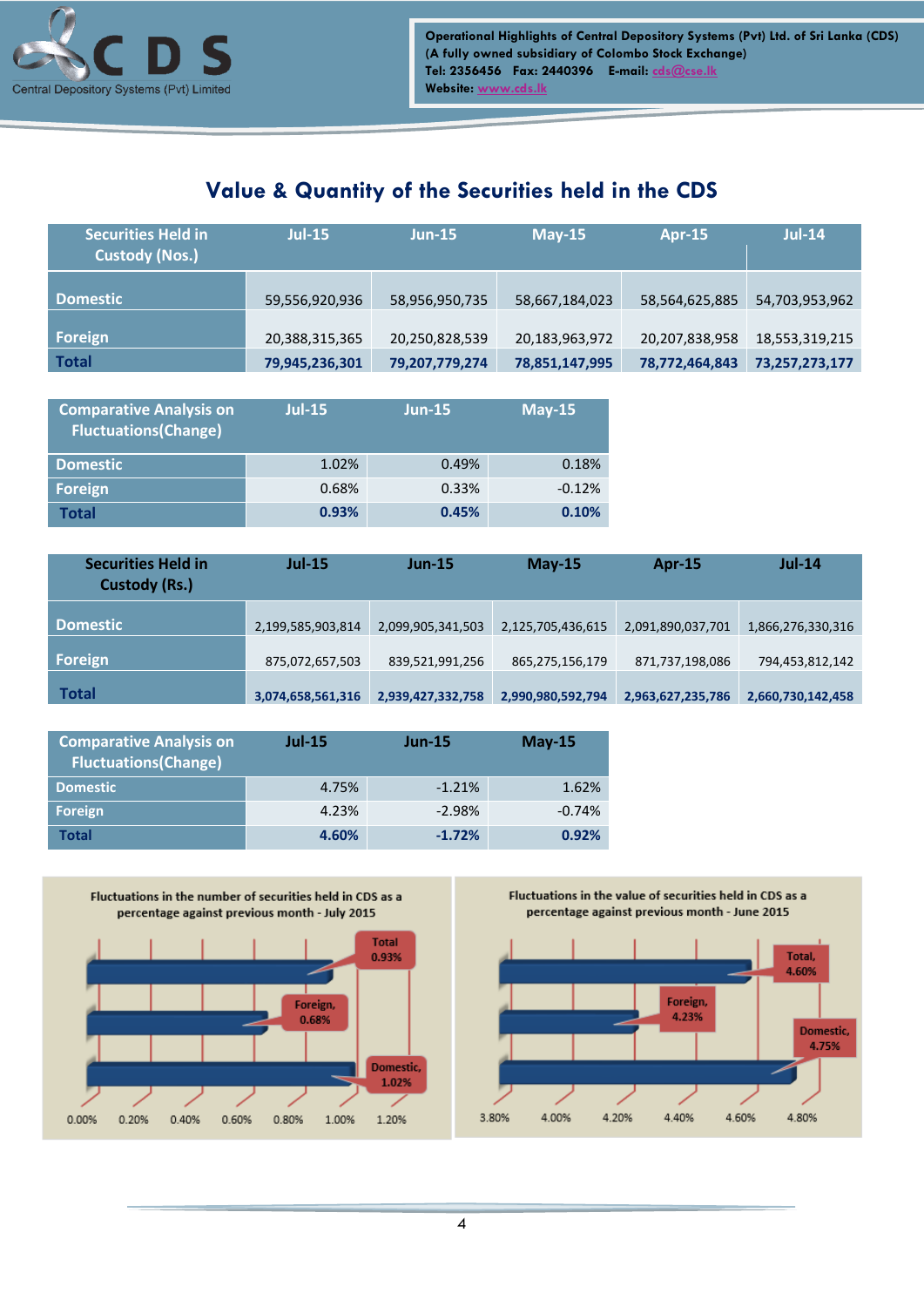

## **Holdings in CDS as at 31st July 2015**

| <b>HOLDINGS</b> | <b>Equity</b>  | <b>Corporate Debt</b> | Total          |
|-----------------|----------------|-----------------------|----------------|
| <b>Domestic</b> | 57,710,138,426 | 1,846,782,510         | 59,556,920,936 |
| Foreign         | 20,356,983,820 | 31,331,545            | 20,388,315,365 |

| <b>MARKET VALUE</b> | <b>Equity</b>     | <b>Corporate Debt</b> | <b>Total</b>      |
|---------------------|-------------------|-----------------------|-------------------|
| <b>Domestic</b>     | 2,002,022,740,171 | 197,563,163,643       | 2,199,585,903,814 |
| Foreign             | 871,811,811,615   | 3,260,845,888         | 875,072,657,503   |

|                   | <b>Quantity</b> | <b>Market Value(LKR)</b> |
|-------------------|-----------------|--------------------------|
| <b>Equity</b>     | 78,067,122,246  | 2,873,834,551,786        |
| <b>Debentures</b> | 1,878,114,055   | 200,824,009,530          |



**DE-MAT PERCENTAGE FOR CORPORATE DEBT 95%**